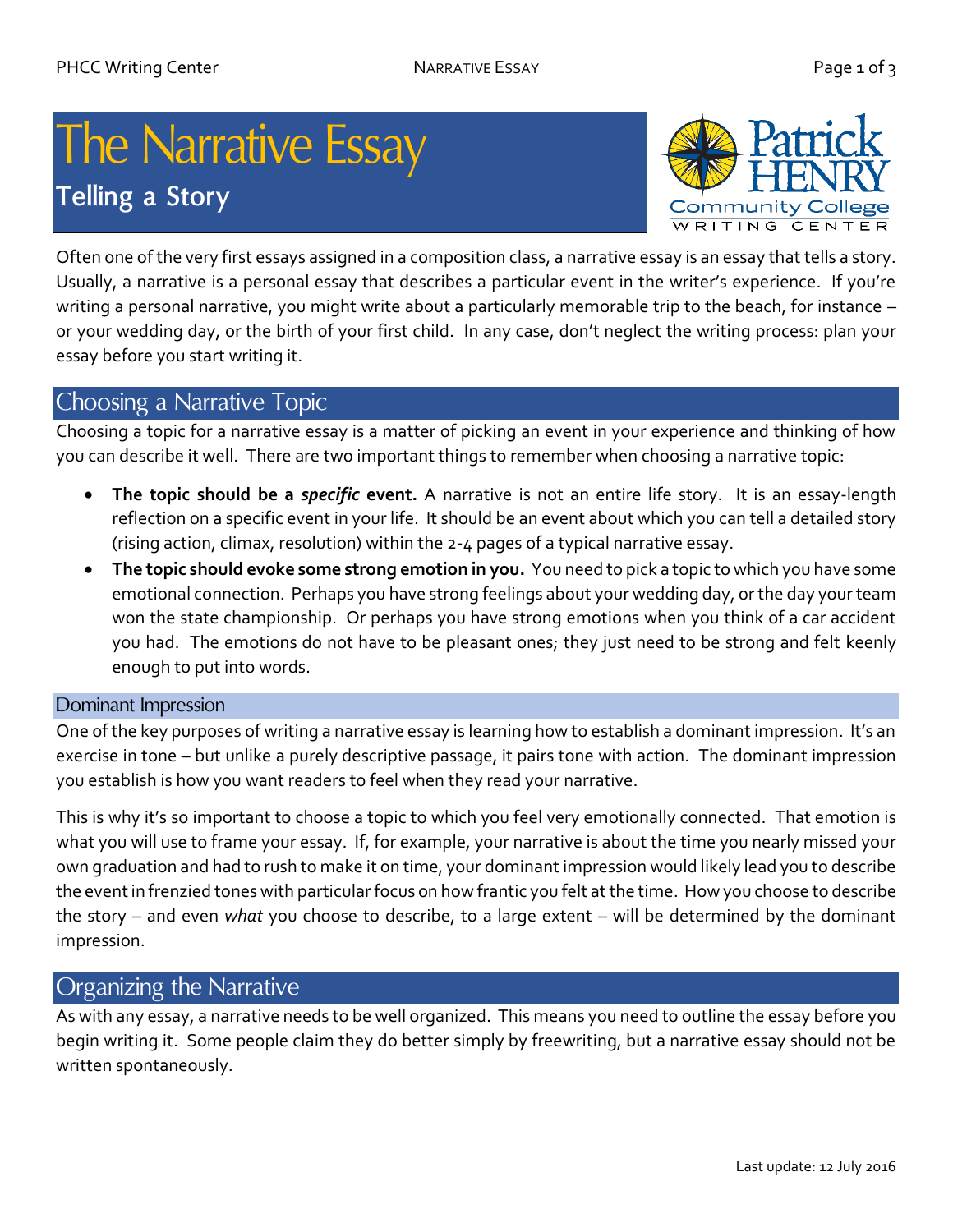Narratives written without any sort of outlining tend to ramble and lack unity. Your narrative can be planned and divided in many ways, but the important thing to remember is that you need to plan and outline your essay so that you'll have clear points of transition while still maintaining unity.

A common mistake that people make when writing narratives is that they ramble: that is, they have a clear starting point for the narrative, but the flow gets muddied by off-topic side-points, irrelevant details, and a general lack of direction. This mistake can be easily avoided simply by taking a few moments to consider what you want to write about before you start writing it. Usually, your narrative will take the form of a five-paragraph essay. As with any essay, the introduction will include some statement to get the reader's attention, a few necessary background points, and a clear thesis statement. The conclusion will look back at the essay and summarize how the events of the narrative had affected you.

The body of your essay will typically be three to five paragraphs, and this is where careful planning is required. The important thing is to divide your essay into clear points organized chronologically (that is, in order of when they happened), but leave yourself room for clear transitions. The best way to organize is also the simplest:

- **Before:** start by describing the process leading up to the main event. For instance, if you're writing about your wedding day, your first body paragraph might be about the morning of the wedding when you were preparing, getting dressed, and checking on all of the arrangements.
- **During:** continue by hitting the high points of the action and describing the main event. For example, here is where you would talk about the actual wedding ceremony.
- **After:** lead into the conclusion by giving some resolution to the action and beginning to let things wrap themselves up. You might reflect on the success of the wedding while describing the reception, for example.

# Chronological Order and Transitions

A narrative takes place within a specific timeframe, starting at the earliest events in that timeframe and ending at the latest. This is known as **chronological order**: telling of events in order of when they occur. With a narrative, chronological order is the most natural way to organize the story you're telling. This applies to all levels of the essay, not just the big picture. This means that transition words and phrases are very important throughout the entire essay – not just between paragraphs.

Of course, it's important to use strong transition sentences between your main paragraph points (continuing with the wedding day example, for instance, you might start a new point with something like, "With all of the preparations complete, it was finally time for the wedding to begin"). However, using chronological transition words *within* your paragraphs is also very important because it helps your reader keep up with the timeframe without getting lost.

It also keeps the narrative flowing smoothly. Just little transition words like *then*, *later*, or *after that* can make a big difference in how a paragraph flows. Of course, those little transition words aren't a good way to move between main points (you need complete sentences for that), but they do make the sequence clearer between one detail and the next.